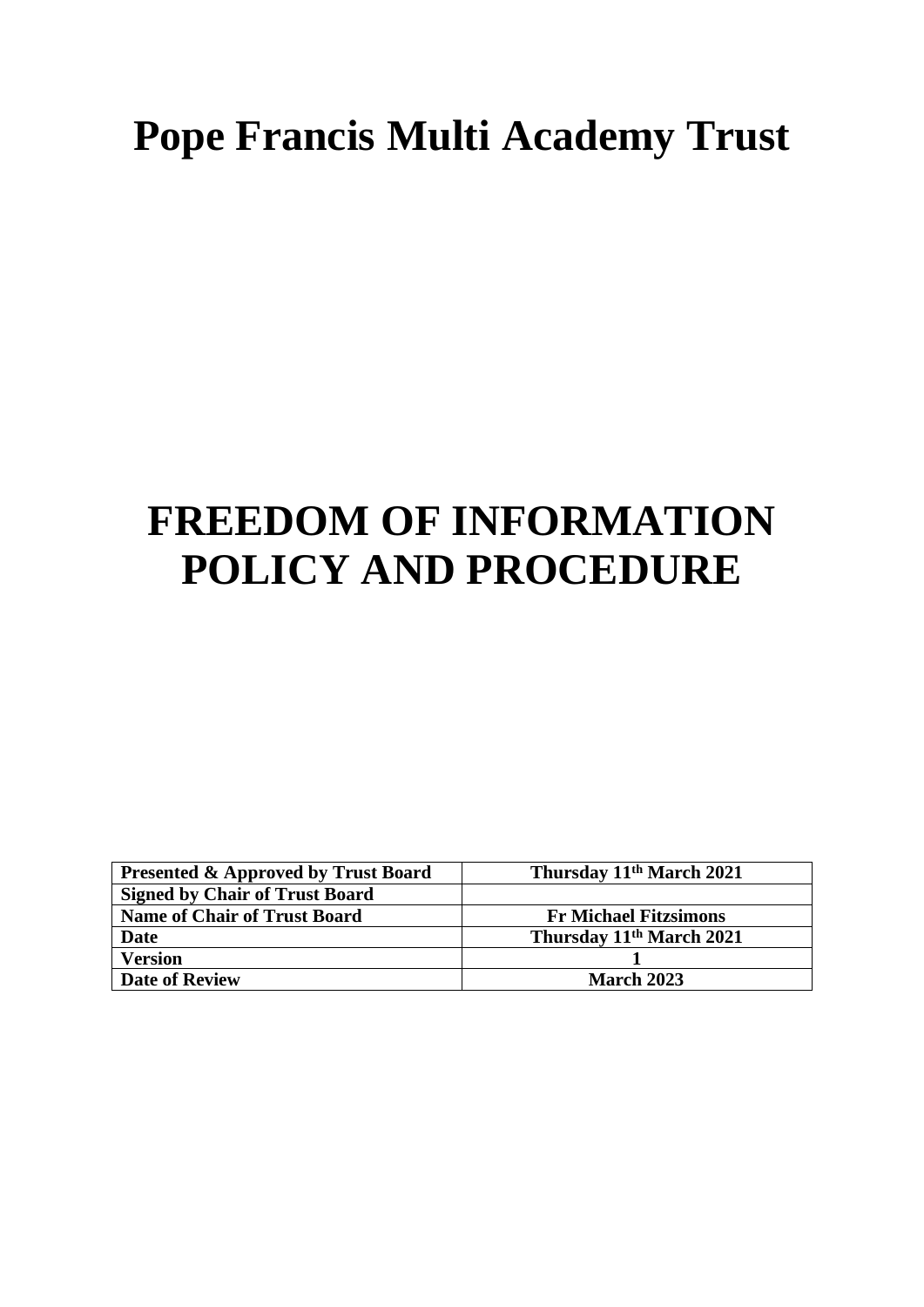## **This is The Pope Francis Academy Trust Publication Scheme on information available under the Freedom of Information Act 2000**

## **Introduction**

The Freedom of Information Act 2000 (FOIA) came fully into force on the 1st January 2005.

The FOIA gives a right of public access to information held by public authorities.

It is a legal right for any person(s) to ask for access to information held by the Trust.

Although the FOIA presumes openness it recognises the need to protect sensitive information in certain circumstances and provides for exemptions.

The FOIA is overseen by the Information Commissioner who also has responsibility for the General Data Protection Regulation 2016 (GDPR), Data Protection Act 2018 (DPA) and The Environmental Information Regulations 2004 (EIRs).

The DPA and GDPR enables individuals to access information about themselves. The EIRs enable people to access environmental information.

The FOIA enables people to access all other information and reasoning behind decisions and policies, which do not fall under DPA, GDPR or EIR. The FOIA seeks to promote a culture of openness and accountability amongst public sector bodies, and therefore improve public understanding of how public bodies (which includes the governing bodies of schools/academies) carry out their duties, why they make the decisions they do, and how they spend public money.

The Trustees of The Pope Francis Academy Trust support this culture of openness and accountability and are committed to providing freedom of information.

This policy sets out the Trust's response to the FOIA, and the ways in which the requirements of the Act will be enacted by its' schools on a day to day basis.

### **Information held by the schools within the Trust**

In general, the information held by the schools is already accessible, but within a framework which respects the confidentiality of some of that information, in particular with regard to individual children, school staff, those responsible for governance or regarding any court orders (such information being subject to the DPA and GDPR).

### **Requests for Information**

Any request for information beyond that which is already provided by the school (for example, through the schools' prospectuses, their websites and Trust's statutory accounts, or information about students to which parents already have access) should be made in writing (this includes email) to the Headteacher of the relevant school.

Section 8 of the FOIA states any request should state the applicants name and address for correspondence and describe details of the information being requested. If a request is very general, the school may contact the enquirer for clarification of the request.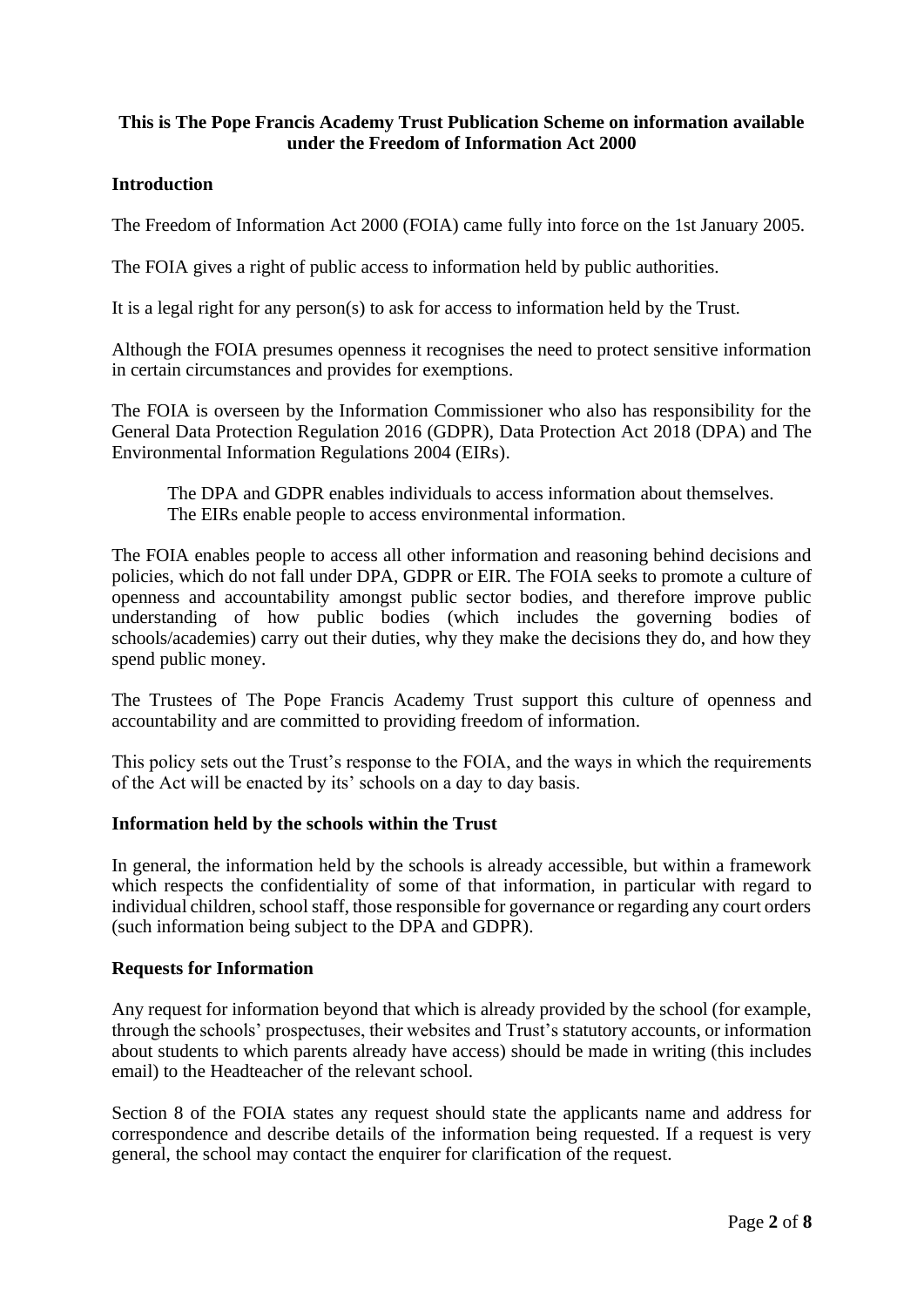The person making the request for information can also indicate how they would like to receive the information and where possible the school will try to comply with those wishes.

If it is not possible to do so, the school will notify the enquirer and offer an alternative.

Any member of staff may be approached for information beyond which may be regarded as 'normal information'. In this context, 'normal' means the kind of information that teachers and other members of school staff feel confident about giving, as opposed to requests for information which may seem of an intrusive or sensitive nature. If a member of staff receives such a request, they should avoid giving an immediate response and refer the request in the first instance to the Headteacher of the relevant school. Depending upon the nature of the request, after discussion the Headteacher may then either sanction a response or refer the request to the relevant person(s) or the appropriate level of governance.

Under the FOIA the enquirer is entitled to be told whether the academy holds the information (the duty to confirm or deny) except where certain exemptions apply.

The Headteacher is responsible for ensuring that all members of staff are familiar with this policy and the procedures to be adopted in responding to requests for information under the FOIA.

### **Responding to requests for Information**

Any requests are to be passed to the Headteacher of the relevant school, who will then pass the request on to the relevant person or to the Trust Board.

The relevant person will document any requests received and keep records of their deliberations and outcomes.

The potential outcomes are:

- Agreement to meet the request in full
- Agreement to meet the request in part (with reasons)
- Refusal to meet the request (with reasons)

The relevant person will respond to the enquirer within 20 school days (i.e. excluding weekends and school holidays) of the request being made.

#### Note:

The 20 day time limit starts the day after the request has been received.

The period from the day the fees notice is issued, if applicable, to the day the fee is received does not count towards the 20 working day limit for response.

The response to the request in some circumstances may take longer than 20 days. If a request is delayed for any reason (if further information is required/in order to identify and locate the information requested), the enquirer will be kept informed of the progress and where possible provide an expected date for a response.

Under Section 36 of the FOIA 2000, certain information is exempt from disclosure. The application of Section 36 needs to be approved by a qualified person, which in this case is the Chair of the Local Governing Body, who will give their reasonable opinion that disclosure would or would not be likely to cause the types of prejudice or inhibition within the meaning of the FOIA 2000.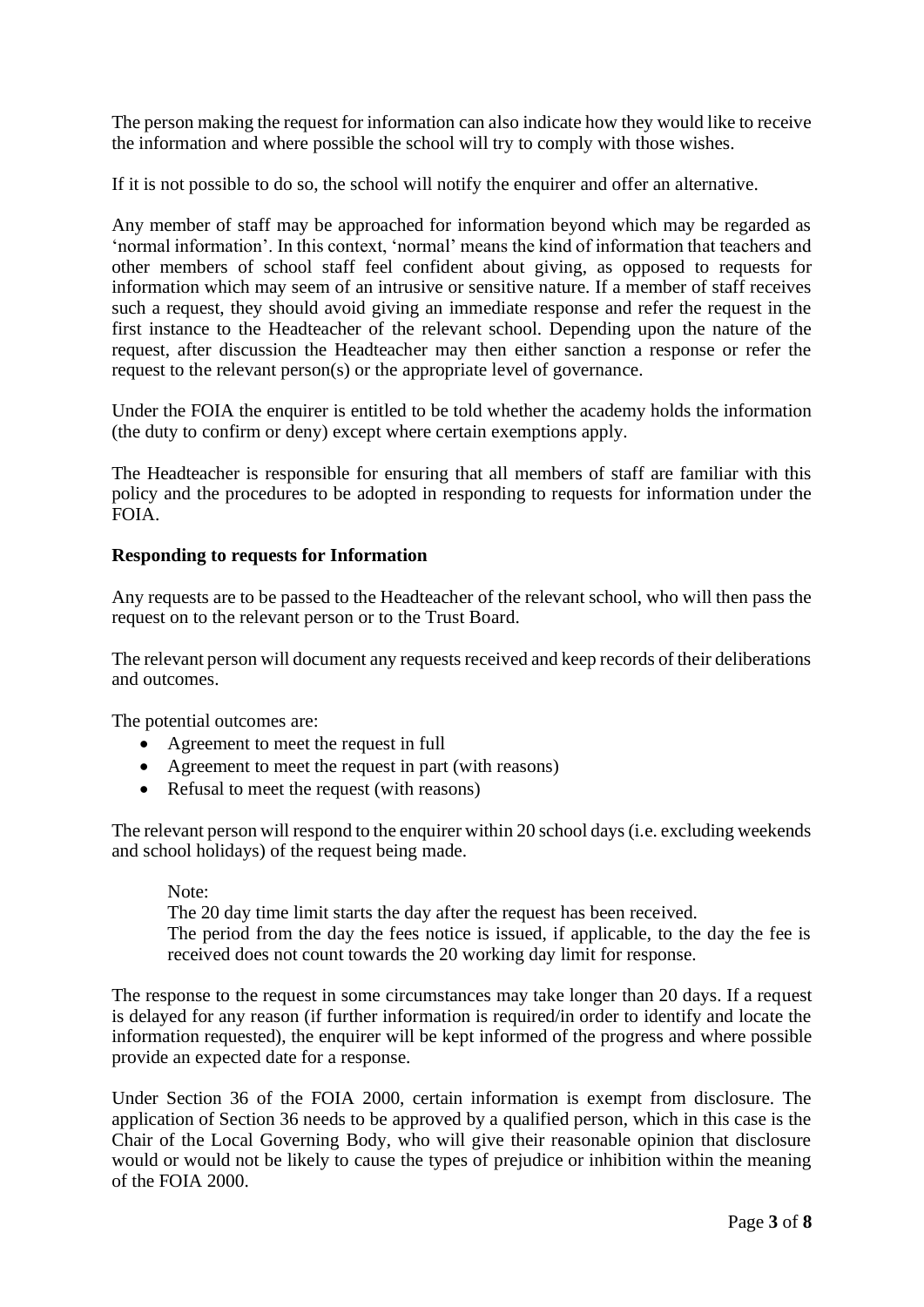Note: further guidance on this exemption can be found at; [www.ico.gov.uk](http://www.ico.gov.uk/)

The Act states that requests should not be allowed to cause a drain on school's time, energy and finances to the extent that they negatively affect normal public functions (in excess of 3.5 days).

The Trust can reserve the right to refuse a request if it is likely to be in excess of 3.5 days to find, sort and edit the information requested.

Under these circumstances the Trust will provide an opportunity for the request to be refined.

Wilfully concealing, damaging or destroying information in order to avoid answering an enquiry is an offence.

Any expressions of dissatisfaction with the information provided or the decision to refuse to supply information by the Appeals Committee should then be addressed to the Information Commissioner's Office (ICO).

### **Vexatious requests**

Under section 14 of the FOIA if schools receive several requests from the same person, or a series of requests that the schools think are intended to disrupt their work, these may be treated as repeated or vexatious.

In this case the Trust may refuse to provide the information requested but would issue a refusal notice within 20 school days from receipt of the request to the enquirer to explain the decision and reasons for withholding the information

Note:

this must include information regarding the appeals process.

## **Appeals**

Upon notification of a refusal to meet the request (either in part or in whole), the party making the request for information may appeal the decision.

Any such appeal will be considered by the Directors of the Trust. The matter will be dealt with in a timely manner such that a response can be made to the enquirer within 20 school days of the request being made.

If the enquirer is still not satisfied with the outcome they can commence the complaints process to the ICO.

The complaint should be submitted within 6 months of the outcome of the internal review. The enquirer must provide supporting information and evidence along with the completed complaints form.

This can be done via email to; [casework@ico.gsi.gov.uk](mailto:casework@ico.gsi.gov.uk) or by post to First Contact team Information Commissioner's Office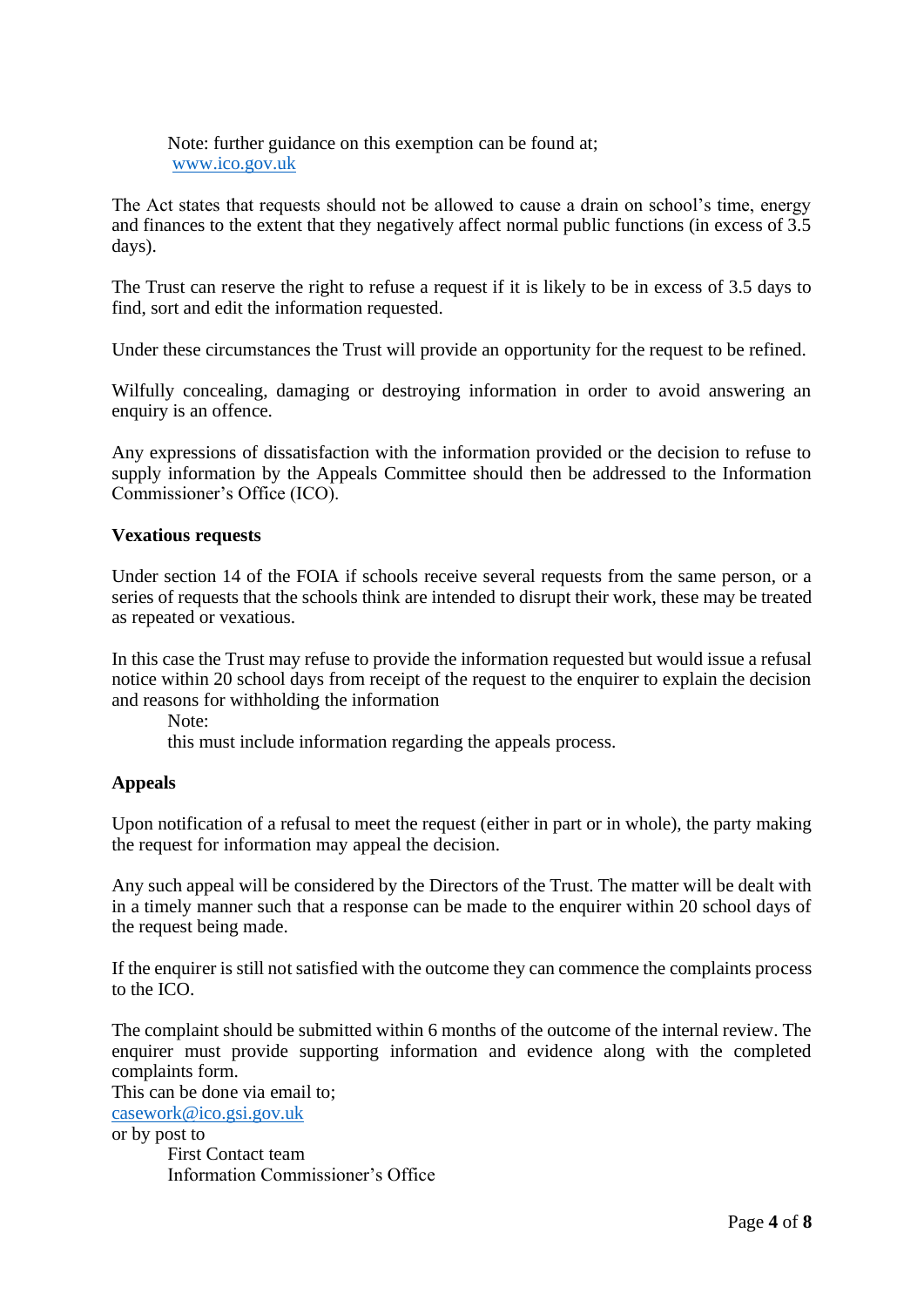Wycliffe House Water Lane Wilmslow SK9 5AF.

## **Use of Information provided**

The Freedom of Information Act allows access to information, but it does not give the enquirer permission to re-use that information for commercial gain.

Therefore, the enquirer may reproduce the Trust's copyright protected information free of charge, without specific permission, provided it is not being reproduced for profit, material or financial gain. The material must be reproduced accurately and must not be used in a misleading context.

If the enquirer is publishing the material or issuing it to others, they must acknowledge the source of the information, its copyright status and the date of publication, if known. This permission to reproduce the school's copyright protected material does not extend to any material that is identified as being the copyright of a third party. Under those circumstances, the enquirer must seek authorisation to reproduce the material from the copyright holder concerned.

## **Record keeping**

Records will be entered into a Freedom of Information Requests Log kept within each school.

Such records will remain on file for a period of six years and will be disposed of at a set time in a calendar year.

The log will include details of:

- The party making the request for information
- The date upon which the request was received (date stamp) and to whom it was addressed
- If relevant, the date upon which the request was subsequently referred (internal/external)
- The nature of the information requested •
- The date and time of any meeting(s) convened to consider the request
- The outcome of any deliberations, including summary reasons for any refusal (in whole or in part) to meet the information request
- The response made to the party requesting the information, including the person nominated to implement
- The response (Headteacher or other) the date and format of the response and the details of the information provided.
- Any subsequent appeal made by the enquirer
- The outcome of the appeals process, including summary reasons for a refusal (in whole or in part) to meet the information request
- The response to the party making the appeal, including the person nominated to implement the response, the date and format of the response and the details of the information provided.
- The appeals process shall be conducted without reference to the records of the original meeting at which the request for information was refused.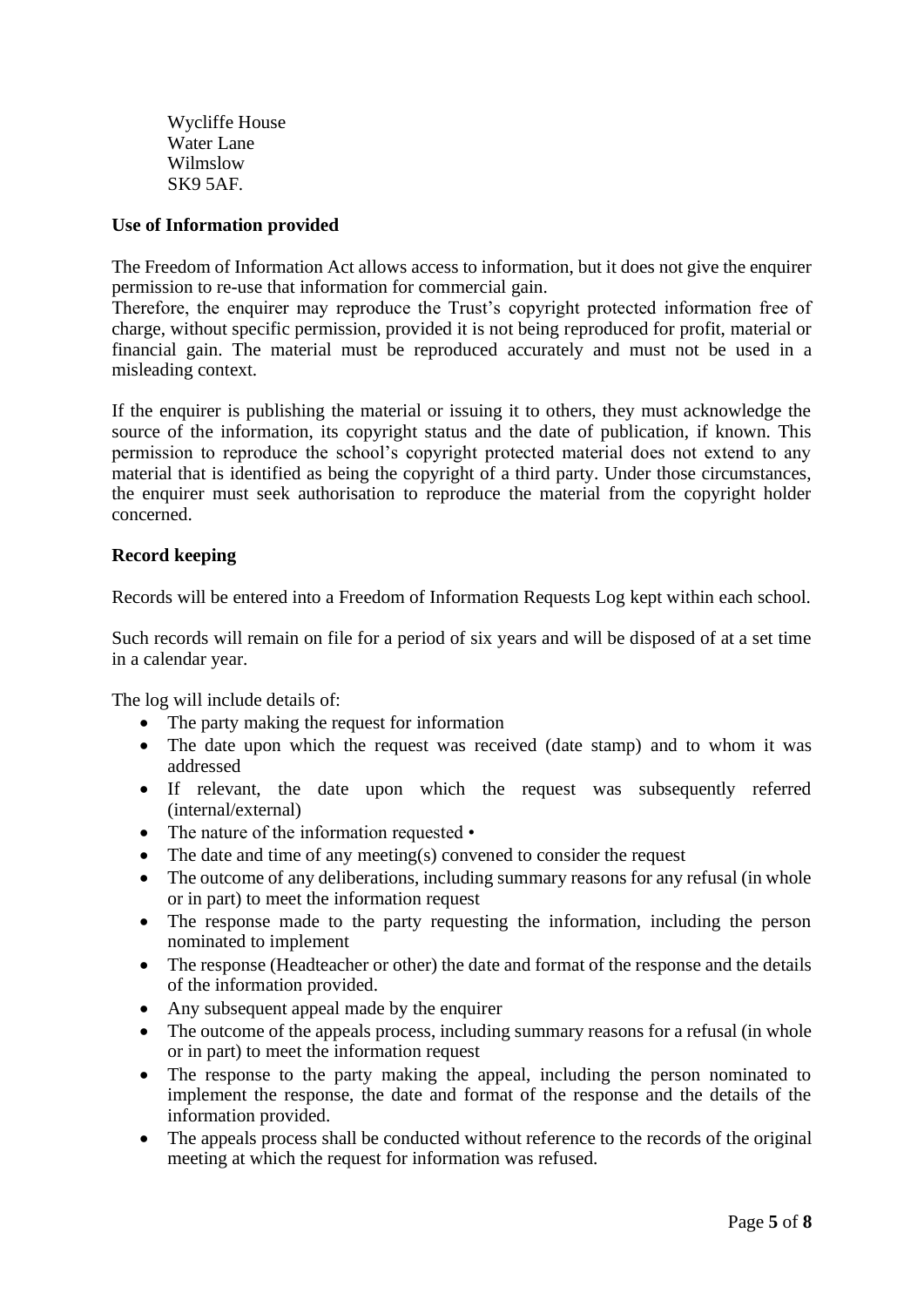## **Charges**

Information published on the Trust and school's websites are free, although it may incur costs from an Internet service provider. If Internet access is not available, you can access the websites using a local library or an Internet café.

Single copies of information covered by this publication are provided free unless stated otherwise. If a request means that photocopying or printing is required, or payment of a large postage charge, or is for a priced item such as some printed publications or videos the cost of fulfilling the request will be known and communicated.

If a fee is charged, 3 months will be allowed in which to pay and the information will be provided once the fee has been paid. This time period does not count towards the 20 day limit.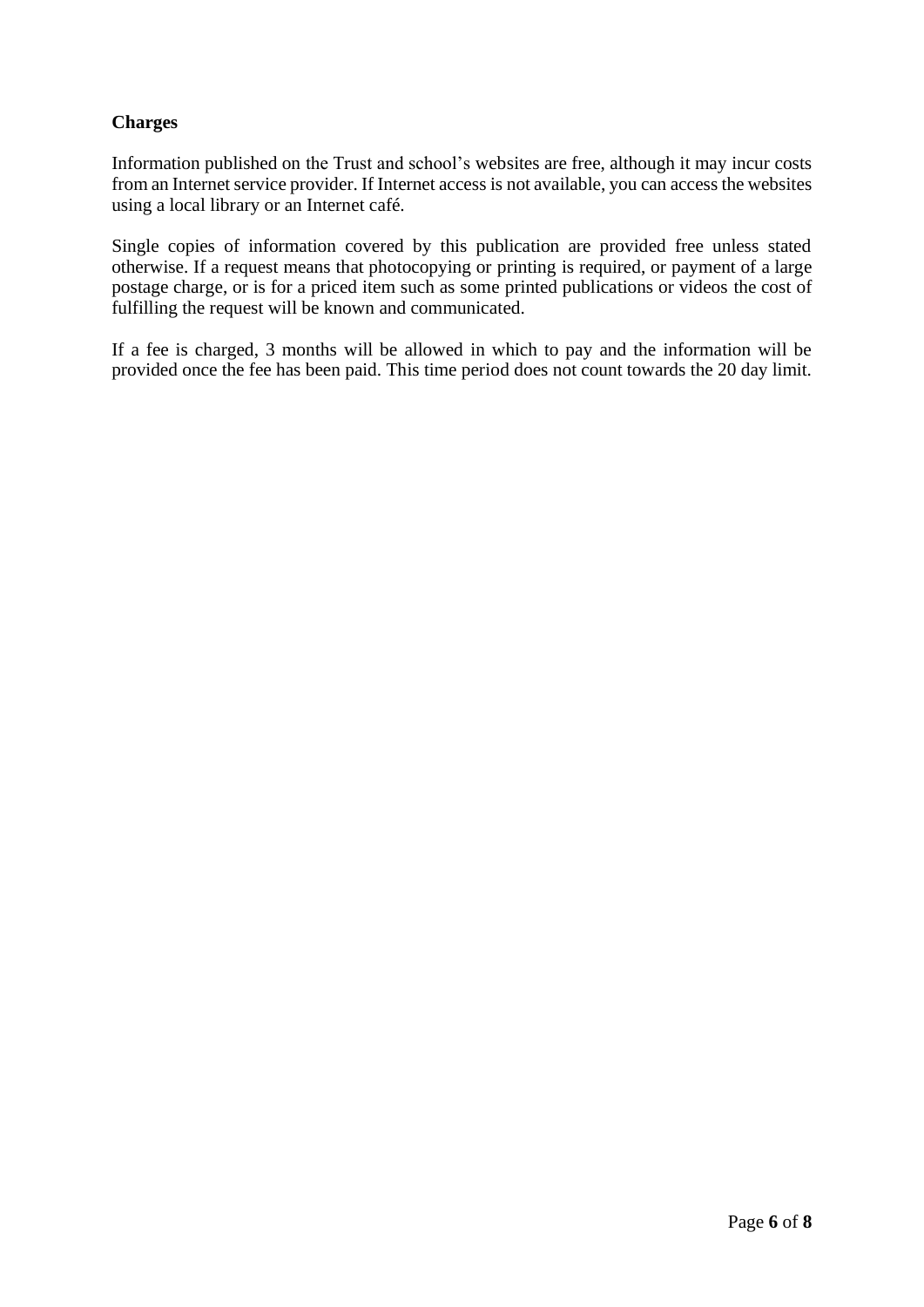## **APPENDIX 1**

### **Checklist for action on receipt of a request for information**

- Decide whether the request is a request under DPA( Data Protection Act 2018), EIR (The environmental information regulations 2004) or FOIA (The Freedom of Information Act 2000)
- Decide whether the school/Trust holds the information or whether it should be transferred to another body
- Provide the information if it has already been made public
- Inform the enquirer if the information is not held
- Consider whether a third party's interests might be affected by disclosure and if so consult them
- Consider whether any exemptions apply and whether they are absolute or qualified
- Carry out a public interest test to decide if applying the qualified exemption outweighs the public interest in disclosing the information
- If a request is made for a document that contains exempt personal information ensure that the personal information is removed as set out in guidance
- Decide whether the estimated cost of complying with the request will exceed the appropriate limit
- Consider whether the request is vexatious or repeated